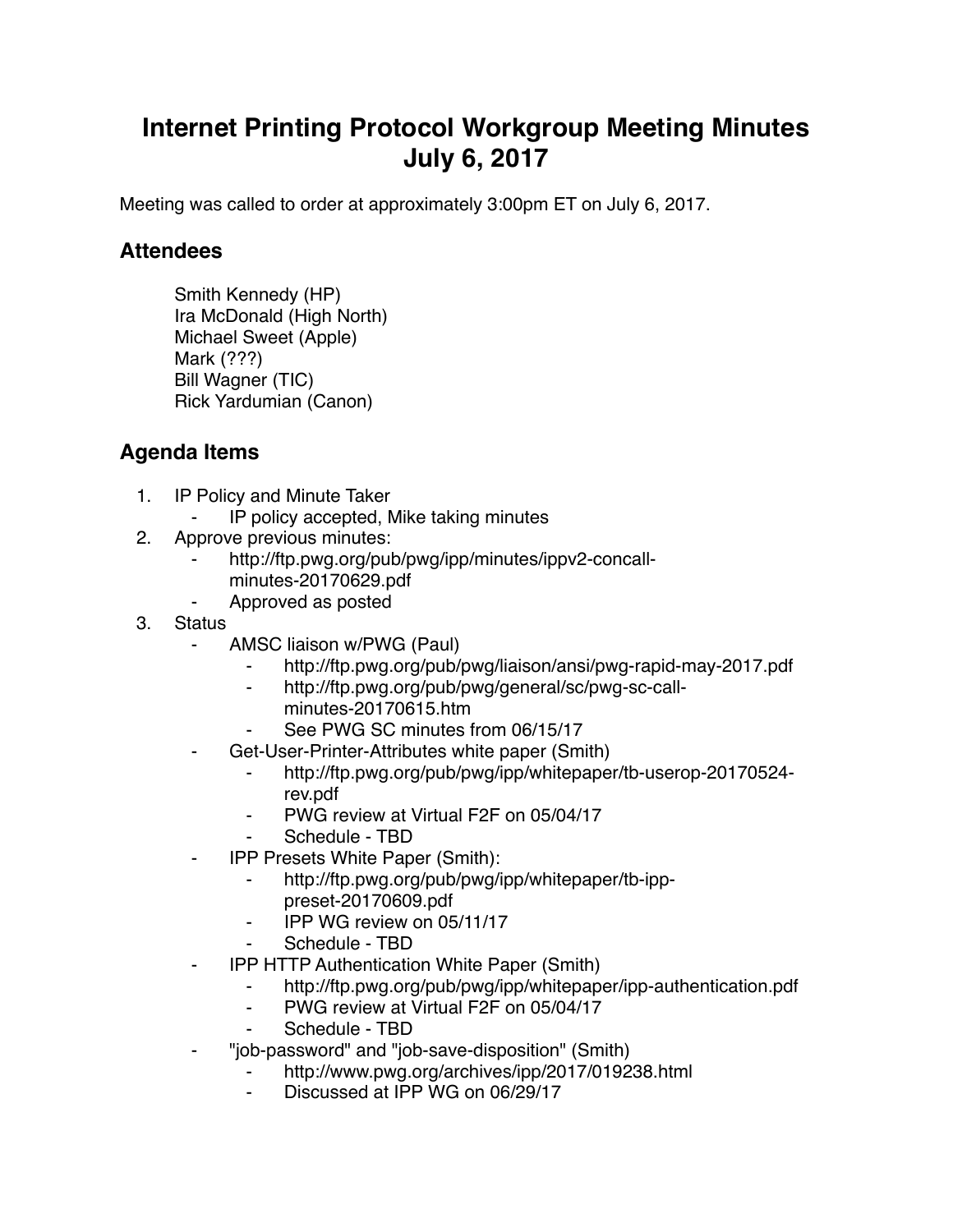- Schedule awaiting further input from Smith
- PWG 3D Print Job Ticket (Mike)
	- http://ftp.pwg.org/pub/pwg/ipp/wd/wd-smpjt3d10-20170627-rev.pdf
	- ⁃ http://ftp.pwg.org/pub/pwg/ipp/wd/lcrc-smpjt3d10.txt
	- ⁃ Stable draft LCRC responses reviewed at IPP WG on 06/29/17
	- Schedule PWG Formal Vote Q3 2017 as Candidate Standard
- 4. Review of "platform-shape" IPP 3D registration template (Mike)
	- http://www.pwg.org/archives/ipp/2017/019246.html
	- ⁃ Consensus is to approve registration
	- ⁃ Plan is to incorporate "platform-shape" into the next version of IPP 3D
	- Action: Mike to add "platform-shape" to the IANA IPP registry
- 5. Review of Mapping of CIP4 JDF to PWG PJT (Ira, Rick)
	- http://ftp.pwg.org/pub/pwg/sm3/wd/wd-smjdfmap10-20170504.pdf
	- ⁃ Stable draft PWG Last call started ended 06/15/17 LCRC pending
	- ⁃ Schedule PWG Formal Vote Q3 2017 as Best Practices
	- Q: Is it necessary to change "this specification" to "this Best Practices" document"
		- ⁃ A: Ira feels it is necessary, other standards bodies do not use specification for non-normative documents, "this document" is vaque.
		- Action: Mike to update document templates to use "this document" instead of "this spec" or "this standard"
		- Action: Mike to review document template boilerplate and recommend changes and simplifications
	- Section 6:
		- Drop ", see:" (just "human-readable Unicode text strings:")
		- ⁃ Reword "SHOULD also consider the following ..." as "SHOULD also follow the ... strings below:" (or "SHOULD also follow the recommendations of the documents below"?)
	- Section 7:
		- Reword "SHOULD also consider the following ..." as "SHOULD also follow the ... strings below:" (or "SHOULD also follow the recommendations of the documents below"?)
	- Section 9:
		- ⁃ Move UNISECFAQ into proper location (alphabetize)
	- Action: Ira to post an updated stable draft of JDFMAP
	- ⁃ Steering committee has approved the PWG Last Call process
	- Move to PWG Formal Vote after final WG review of updated draft
- 6. Review of IPP System Service (Ira/Mike)
	- http://ftp.pwg.org/pub/pwg/ipp/wd/wd-ippsystem10-20170624-rev.pdf
	- ⁃ Interim draft stopped at section 6.2.7 on 06/29/17
	- ⁃ Did not get to this
	- Schedule Prototype draft in Q3 2017 prototype in "ippserver"

## **Next Steps / Open Actions**